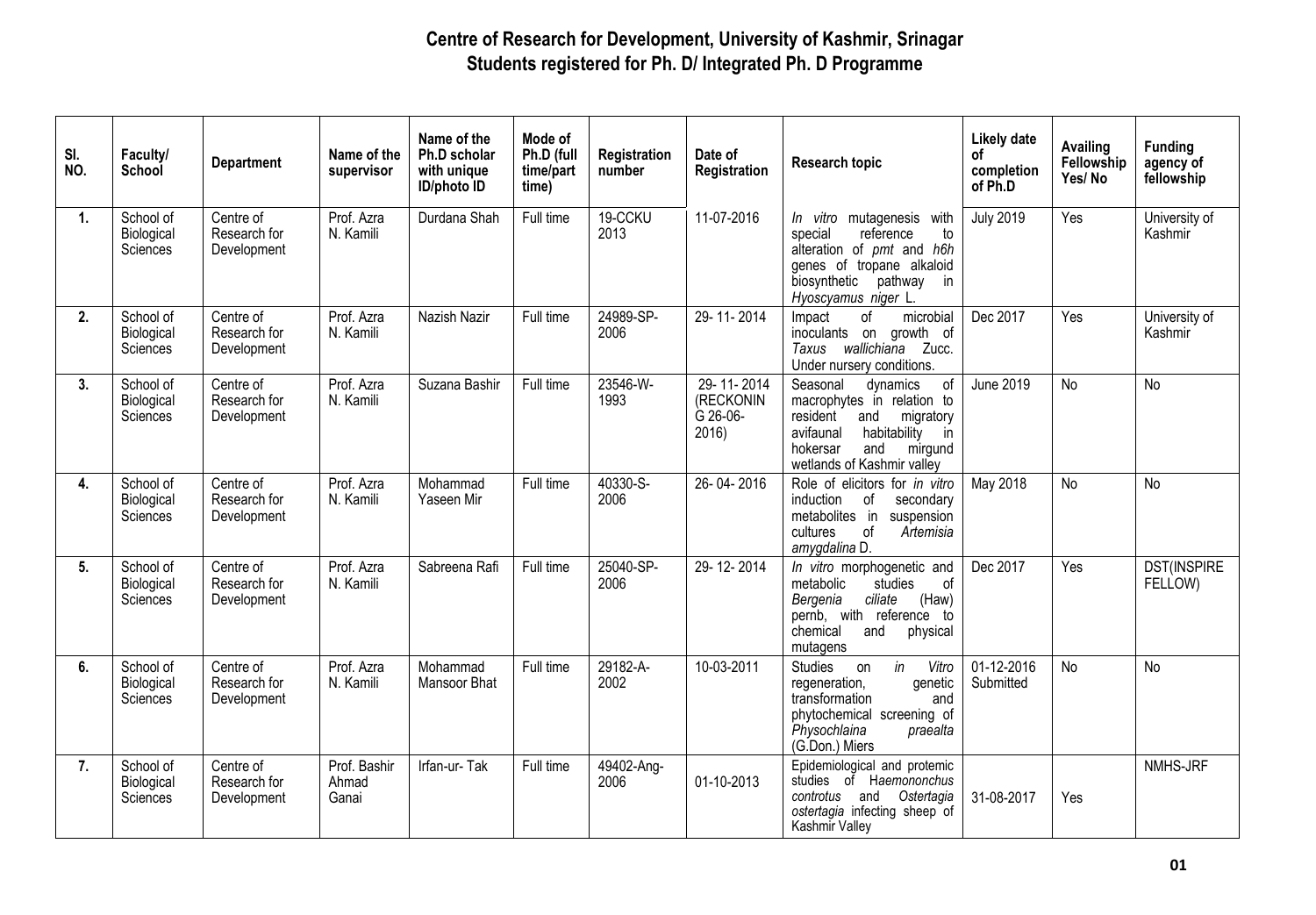| 8.  | School of<br>Biological<br>Sciences | Centre of<br>Research for<br>Development | Prof. Bashir<br>Ahmad<br>Ganai | Jehangir Shafi<br>Dar    | Full time | 9888-PC-<br>2006  | 01-10-2013 | Pathological, immunological<br>and molecular studies on<br>liver flukes of sheep                                                                         | Residence<br>Completed<br>in 2016 and<br>submitting<br>within 5<br>months | Yes       | <b>CSIR-UGC</b><br><b>JRF/SRF</b>                                                    |
|-----|-------------------------------------|------------------------------------------|--------------------------------|--------------------------|-----------|-------------------|------------|----------------------------------------------------------------------------------------------------------------------------------------------------------|---------------------------------------------------------------------------|-----------|--------------------------------------------------------------------------------------|
| 9.  | School of<br>Biological<br>Sciences | Biochemistry                             | Prof. Bashir<br>Ahmad<br>Ganai | <b>Nuzhat</b><br>Shaheen | Full time | 50167-W-<br>2007  | 03-06-2013 | Evaluation of inflammatory<br>biomarks in etiopathog of<br>coronary artery disease in<br>Kashmir population                                              | Residence<br>Completed<br>in 2016 and<br>submitting<br>within 2<br>months | Yes       | CSIR-UGC<br><b>JRF/SRF</b>                                                           |
| 10. | School of<br>Biological<br>Sciences | Biochemistry                             | Prof. Bashir<br>Ahmad<br>Ganai | <b>Bushra Nissar</b>     | Full time | 50308-W-<br>2012  | 03-06-2013 | Association of polymorphism<br>expression<br>οf<br>and<br>XRCC1/XPD<br>with<br>gene<br>gastric cancer in Kashmir                                         | Residence<br>Completed<br>in 2016 and<br>submitting<br>within 2<br>months | Yes       | CSIR-UGC<br>JRF/SRF                                                                  |
| 11. | School of<br>Biological<br>Sciences | Centre of<br>Research for<br>Development | Prof. Bashir<br>Ahmad<br>Ganai | Humera Imtiaz            | Full time | 45233-W-<br>2005  | 29-04-2014 | of<br>birds<br>Ecology<br>at<br>Shallabough wetland<br>with<br>special<br>emphasis<br>on<br>moorhen                                                      | Residence<br>Completed<br>in 2016 and<br>submitting<br>within 3<br>months | <b>No</b> | <b>No</b>                                                                            |
| 12. | School of<br>Biological<br>Sciences | Biochemistry                             | Prof. Bashir<br>Ahmad<br>Ganai | Nasreen Rizvi            | Full time | 22959-IC-<br>2008 | 29-04-2014 | Pharmacological evaluation<br>of various plant extracts in<br>management of Alzheimer<br>disease                                                         | 2018                                                                      | Yes       | <b>UGC Maulana</b><br><b>Azad National</b><br>fellowship for<br>Minority<br>Students |
| 13. | School of<br>Biological<br>Sciences | Centre of<br>Research for<br>Development | Prof. Bashir<br>Ahmad<br>Ganai | Gousia<br>Jeelani        | Full time | 22954-IC-<br>2008 | 25-08-2015 | Socio-economic status of<br>suffering<br>from<br>patients<br>pancreatic cancer and study<br>CDKN2A<br>οf<br>gene<br>polymorphism in pancreatic<br>cancer | 2018                                                                      | Yes       | University of<br>Kashmir                                                             |
| 14. | School of<br>Biological<br>Sciences | Centre of<br>Research for<br>Development | Prof. Bashir<br>Ahmad<br>Ganai | Aqib Rehman<br>Magray    | Full time | 26533-IC-<br>2009 | 25-08-2015 | Molecular characterization of<br>disease<br>some<br>causing<br>pathogenic fungi associated<br>with cultured fish fauna of<br>Kashmir Valley              | 2018                                                                      | Yes       | University of<br>Kashmir                                                             |
| 15. | School of<br>Biological<br>Sciences | Biochemistry                             | Prof. Bashir<br>Ahmad<br>Ganai | Falaque ul<br>Afshan     | Full time | 24772-K-<br>2009  | 01-01-2016 | Comparative<br>expression<br>methylation<br>analysis and<br>profile of VDR gene in CRC<br>among Kashmir population                                       | 2018                                                                      | Yes       | <b>DST</b> Inspire<br>Fellowship                                                     |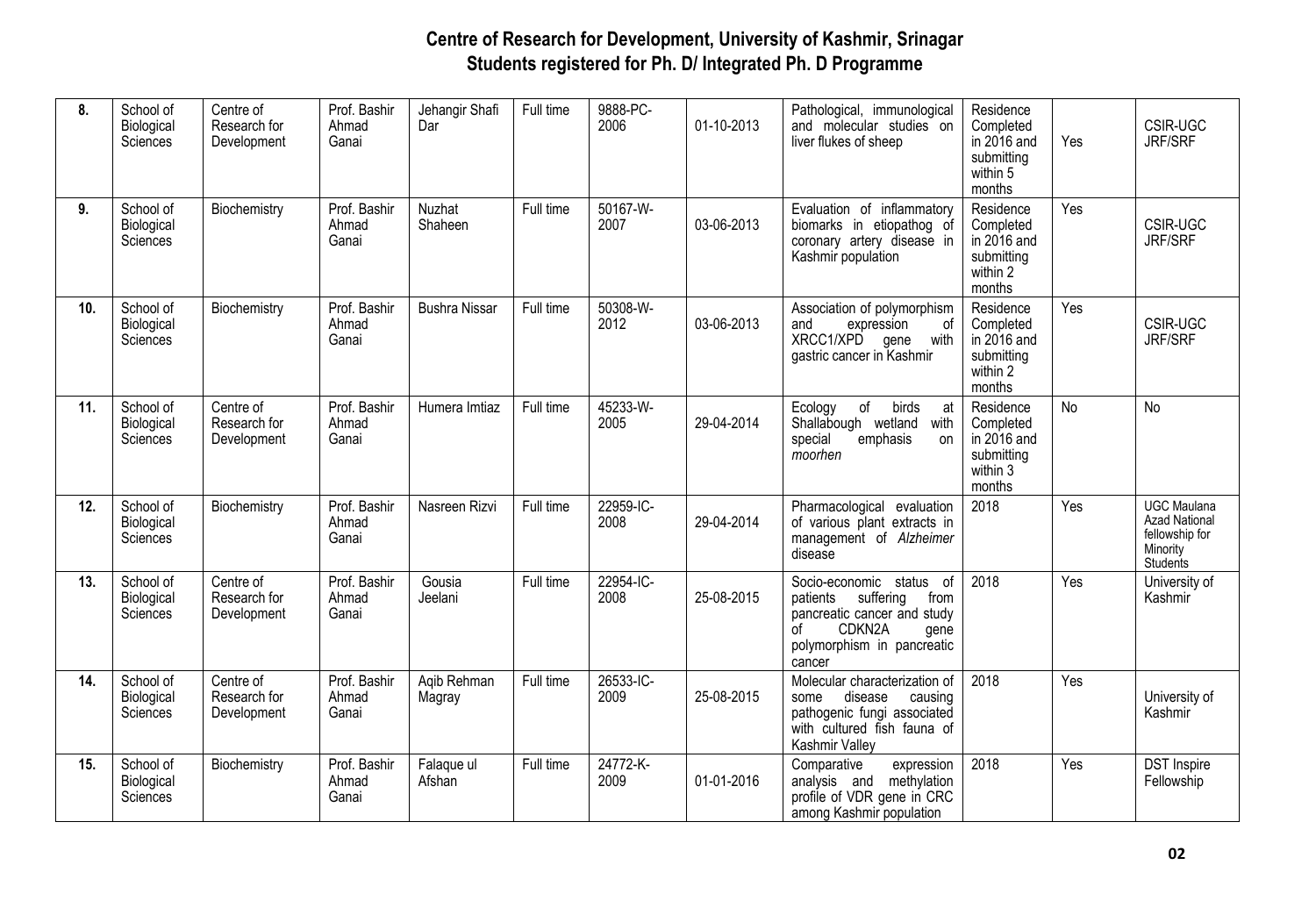| 16. | School of<br>Biological<br>Sciences  | Biochemistry                             | Prof. Bashir<br>Ahmad<br>Ganai | Kamran Nissar         | Full time | 19040-IC-<br>2004 | 03-03-2017 | Follow<br>for<br>up<br>study<br>management of Alzheimer's<br>disease with<br>respect to<br>Angiotensin<br>converting<br>(ACE)<br>enzyme<br>gene<br>in<br>Kashmir<br>expression<br>population | 2018                             | No        | No                       |
|-----|--------------------------------------|------------------------------------------|--------------------------------|-----------------------|-----------|-------------------|------------|----------------------------------------------------------------------------------------------------------------------------------------------------------------------------------------------|----------------------------------|-----------|--------------------------|
| 17. | School of<br>Earth & Env.<br>Science | Environmental<br>Science                 | Prof. Bashir<br>Ahmad<br>Ganai | Afeefa<br>Qayoom      | Full time |                   | 28-10-2014 | Carbon<br>sequestration<br>of grassland<br>assessment<br>vegetation                                                                                                                          | Submitted                        | No        | <b>No</b>                |
| 18. | School of<br>Earth & Env.<br>Science | Environmental<br>Science                 | Prof. Bashir<br>Ahmad<br>Ganai | Rifat Ara Wani        | Full time | 42220-W-<br>2004  | 28-10-2014 | Bioremediation potential of<br>some macrophytes in Dal<br>lake Kashmir                                                                                                                       | submitting<br>within 3<br>months | Yes       | University of<br>Kashmir |
| 19. | School of<br>Earth & Env.<br>Science | Environmental<br>Science                 | Prof. Bashir<br>Ahmad<br>Ganai | Suheel Ahmad<br>Dar   | Full time | 38313-A-<br>2007  | 04-08-2015 | of<br>Bio-monitoring<br>heavy<br>metal pollution in aquatic<br>ecosystems using Annelida<br>community                                                                                        | submitting<br>within 4<br>months | Yes       | University of<br>Kashmir |
| 20. | School of<br>Earth & Env.<br>Science | Environmental<br>Science                 | Prof. Bashir<br>Ahmad<br>Ganai | Fayaz Ahmad<br>Bhat   | Full time | 344-A-2005        | 04-08-2015 | Carbon<br>sequestration<br>assessment of conifers in<br>Doodhpathri<br>forest<br>ecosystem of Pir Panjal<br>range                                                                            | 2019                             | Yes       | University of<br>Kashmir |
| 21. | School of<br>Biological<br>Sciences  | Centre of<br>Research for<br>Development | Dr. Md.<br>Niamat Ali          | Abrar Ahmed           | Full time | 87-PHD-14         | 11-04-2014 | Morphological and molecular<br>identification<br>οf<br>Trichogramma species from<br>Kashmir Valley                                                                                           | 2018                             | Yes       | UGC/JRF                  |
| 22. | School of<br>Biological<br>Sciences  | Centre of<br>Research for<br>Development | Dr. Md.<br>Niamat Ali          | Naseer Ue Din<br>Shah | Full time | 22522-IC-<br>2007 | 08-12-2016 | Elucidation of KRAS and<br>microRNA let-7 expression<br>in non-small lung cancer in<br>Kashmiri population                                                                                   | 2018                             | <b>No</b> |                          |
| 23. | School of<br>Biological<br>Sciences  | Centre of<br>Research for<br>Development | Dr. Md.<br>Niamat Ali          | Jasbir Kour           | Full time | 4259-BW-<br>2006  | 17-01-2017 | the<br>Bioprospecting<br>antigenotoxic potential of<br>some medicinal plants of<br>Kashmir Himalayas                                                                                         | 2019                             | <b>No</b> |                          |
| 24. | School of<br>Biological<br>Sciences  | Centre of<br>Research for<br>Development | Dr. Md.<br>Niamat Ali          | Falak Mushtaq         | Full time | 49733-W-<br>2007  | 24-08-2015 | Biological<br>identifications<br>through DNA barcodes and<br>economic importance of<br>predominant Syrphid Fly of<br>Kashmir valley                                                          | 2018                             | <b>No</b> |                          |
| 25. | School of<br>Biological<br>Sciences  | Centre of<br>Research for<br>Development | Dr. Md.<br>Niamat Ali          | Anjum Afshan          | Full time | 32304-SP-<br>2009 | 01-09-2015 | Testing<br>Genotoxicity<br><b>Of</b><br>commonly used Phthalate as<br>plastisizer<br>(di-n-butyl<br>phthalate) in Crucian carp                                                               | 2018                             | Yes       | Kashmir<br>University    |